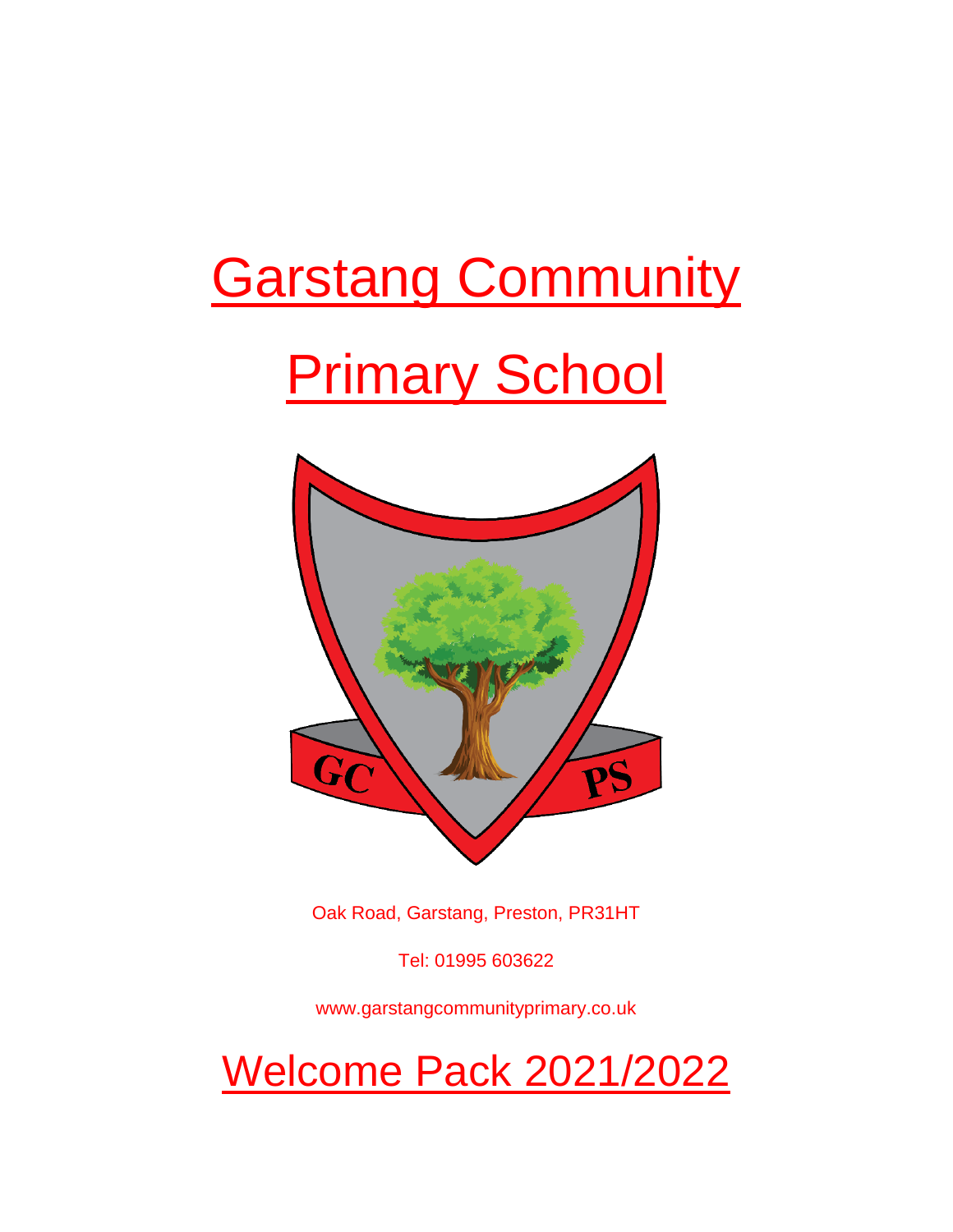## Welcome

We are delighted that you will be joining our school community and everyone at Garstang Community Primary School extends a very warm welcome to the whole family.

### **School Day**

The classroom door will be open from 8:50 am. School begins at 9:00 am prompt. School finishes at 3:20 pm. Please collect your child from the classroom. If you are late please report to the school office. Please note pupils are not supervised on the playground before 8:50 am.

### **Absences**

If your child is unwell and unable to attend school please telephone school on the first day of absence (01995 603622) before 9:00 am. Please leave your child's name, class and nature of illness on the absence telephone messaging service.

If you need to take your child out of school for a medical appointment you can either bring the appointment letter for us to photocopy or complete a request for absence. Forms can be found in the school entrance. Please try to make routine appointments outside of school hours.

In cases of your child being too unwell to stay at school we will phone you as soon as possible. It is essential that we have correct emergency contact at all times.

Children must remain off school for 48hours after the last bout of sickness or diarrhoea.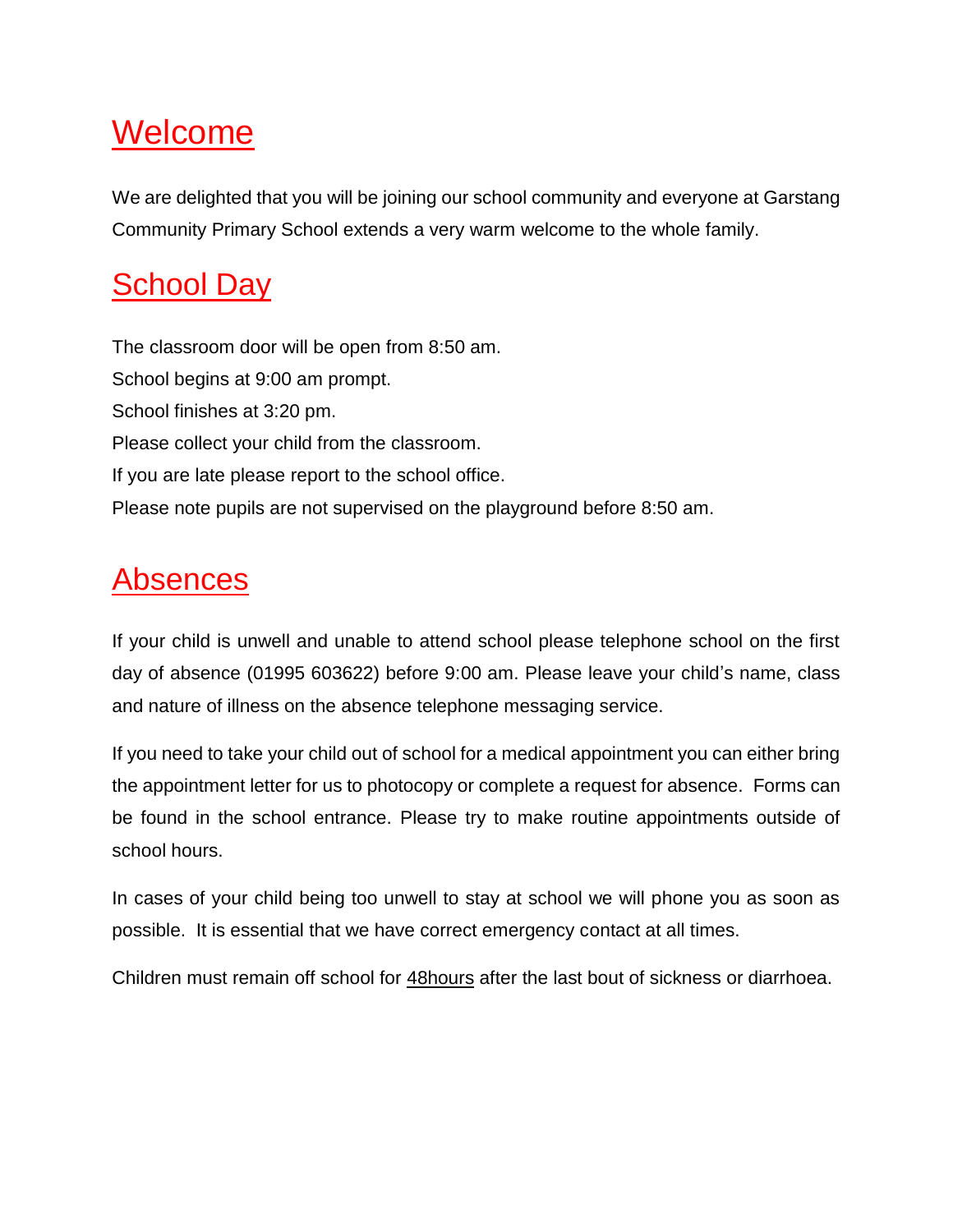# **Communications**

All newsletters are now sent via email to parents so please make sure we have an up to date email address for you. We can accommodate more than one email so both parents / carers receive school news. In the event of us needing to relay a message urgently e.g. unexpected closure, we use a text message facility to go straight to your mobile. Therefore if you change your mobile please make sure you let us know as soon as possible so you don't miss any important information from us. Copies of newsletters are held in the foyer of the school so please call in should you require a duplicate for any reason.

We do use social media in the form of the School Facebook page "Garstang Community Primary School" and a Twitter Feed @garstangprimary. These are used to share our successes and activities in school. If you do not wish your child's photograph to be used please inform us in writing. We only use photographs and never use a child's name.

### **Medicines**

School cannot administer any medicines unless these have been prescribed by the doctor. Most prescribed medicines need to be taken 3 times a day. This can be scheduled around school hours (before school, after school, before bed). On the rare occasion we may need to administer a prescribed medicine, a form must be completed. This is available from the school office.

# **Holidays**

Holidays in term time are not permitted. All term dates are published well in advance and a copy can be located in the school foyer or on the school website. If you have an unavoidable reason for requesting time off for a holiday you must make an appointment with Mrs Reeves to discuss it before you book.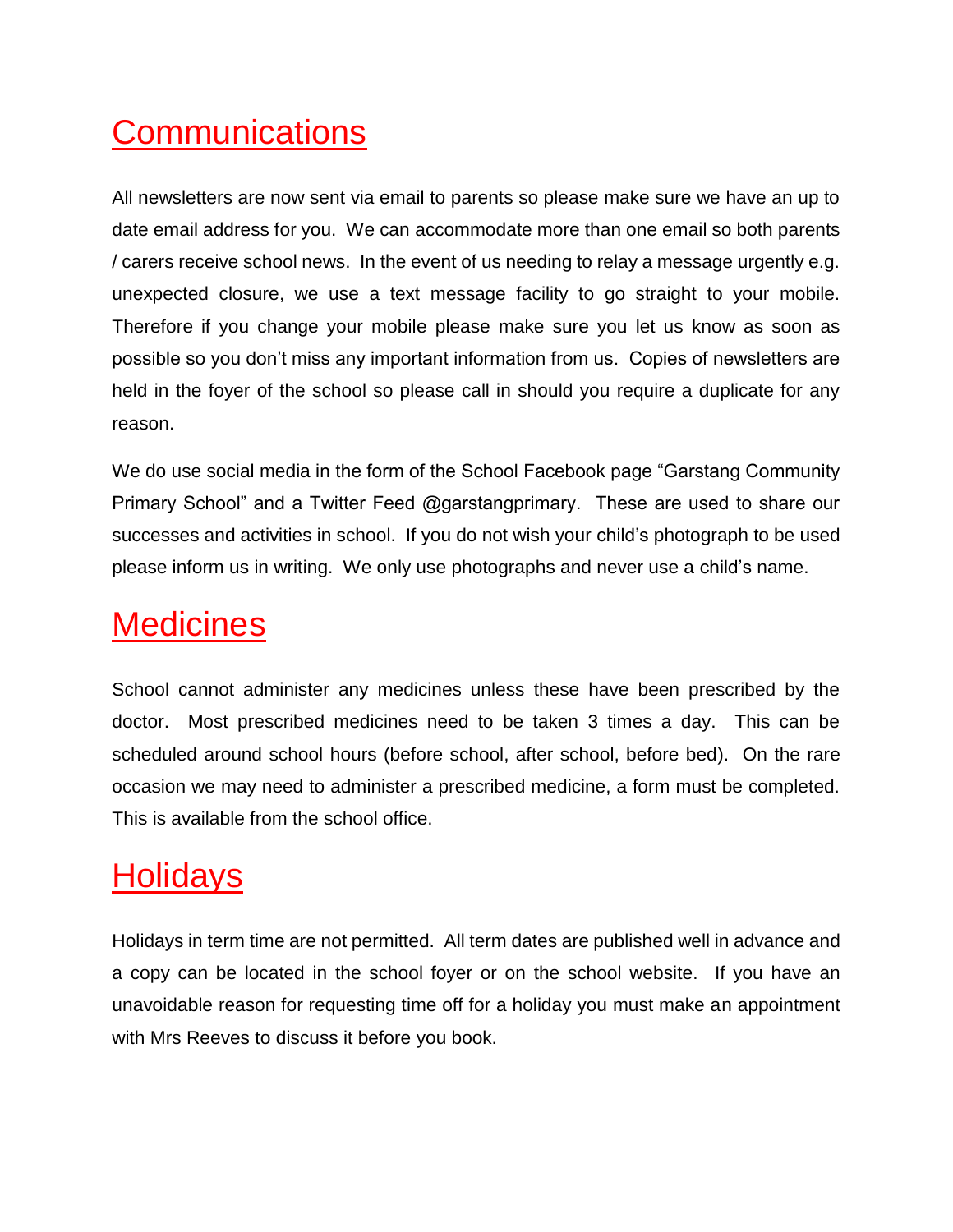## **School Meals**

Currently all infant children are entitled to a free school meal every day, subject to Government Policy. The cost for junior pupils is £2.30 per day payable via Parent Pay (please ask at the office for details). We ask that meals are paid for at the start of each half term and the Parent Pay account must be kept in credit. The meals are cooked on site and follow strict government guidelines regarding nutritional values. There is a choice of two meals each day and children are also able to choose fruit and salad from the salad bar. If you would prefer your child to have a packed lunch, please ensure there are no sweets or fizzy drinks.

#### Pupil Premium

If you are receiving certain benefits, your child may be entitled to free school meals. Children entitled to free school meals also attract a premium for school, bringing extra money into our school budget. This extra money can be used to provide extra support and activities for your child , including paying for school milk and school trips.

If you think you may be entitled to free school meals, please speak to Mrs. Reeves or Mrs. Robinson.

See Form FSM1

### Daily Milk and Fruit

Key Stage 1 children receive a free piece of fruit or vegetable each day, thanks to a government scheme.

Key Stage 1 children are entitled to subsidised milk, which they receive each day. This is provided by Cool Milk, and ordered on line. You will receive a leaflet about how to order and costs. The milk is free until the week before your child turns 5.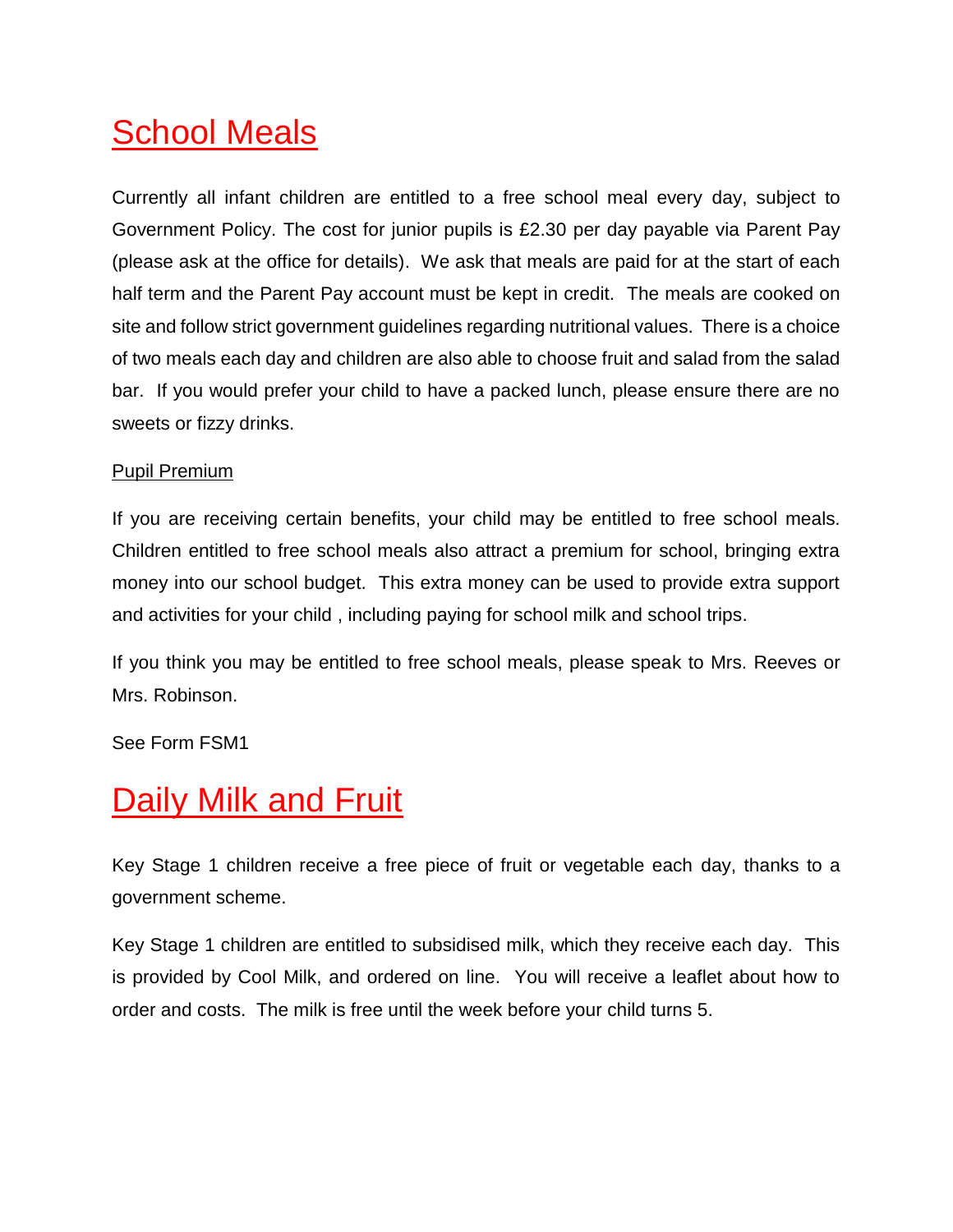Milk is also now available for Juniors provided by Cool Milk and ordered online. If you would like your child to receive milk please contact the school office for details on how to order.

We actively encourage children to drink lots of water during the school day. Please send into school, a clear, named, bottle of water each day. Children who do not like milk will be able to drink their water at milk time.

### **Money**

Payments are now made via Parent pay on the internet. You will receive log in details from the school office in due course.

# **Hairstyles**

Long hair (past shoulder length) must be tied back at all times. 'Fashion' haircuts such as mohicans, lines etc. must be saved for school holiday times. Also fashion hair accessories are not suitable for school.

If you find that your child has head lice, don't worry. Please treat them with your preferred remedy and inform school of the issue. This means that we can let other parents know to be vigilant.

# **School Uniform**

Ensure that all items of clothing are clearly labelled with your child's name.

White polo shirt. Red school sweatshirt or cardigan Grey trousers, knee length grey shorts, grey skirt or pinafore Red gingham dress optional for summer. Grey, red or black tights or dark coloured socks Black school shoes.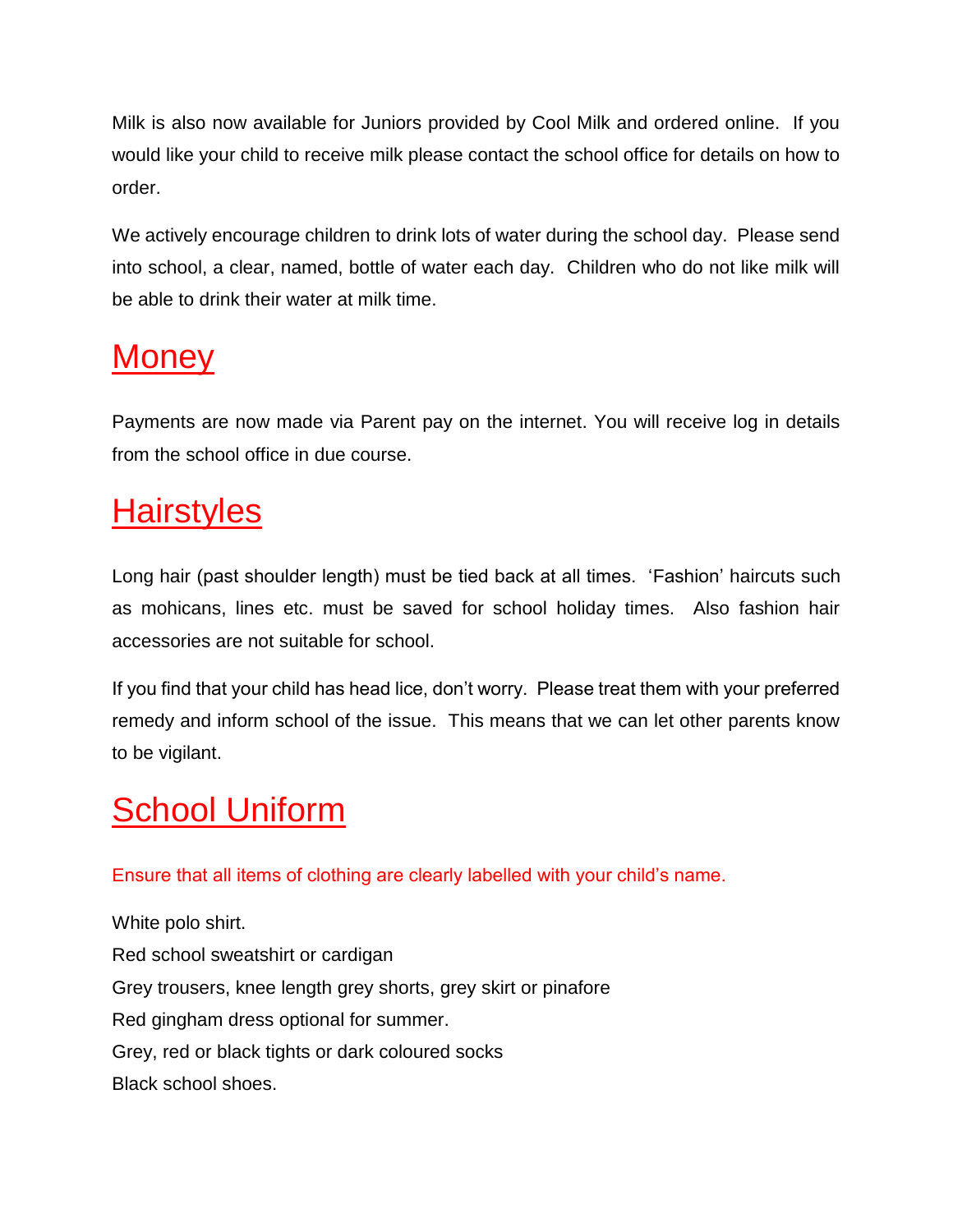We encourage Velcro fasteners until children can manage bucles/laces.

In reception all children will need an over-sized white tee shirt to protect clothing when using whiteboard pens and a pair of wellingtons which will remain in school during reception.

School sweatshirts, polo shirts and white PE tops are available from:

- <https://myclothing.com/garstang-community-primary-school/7723.school>
- Mike Sports World, 66, Church Street, Garstang. Tel. 01995 605010 [www.mikesportsworld.co.uk](http://www.mikesportsworld.co.uk/)

Children are not allowed to wear jewellery during school time. Earrings are not permitted to be worn in school.

# P.E.

Draw string named bag Black shorts. White tee shirt. Black Velcro pumps. P.E. bags should be brought into school on the first day of each half term. We will send them home for washing on the last day of each half term.

### **Bags**

Your child will need a reading bag / satchel to bring to school daily. The embroidered ones are available from Mikes Sports world or https://myclothing.com/garstangcommunity-primary-school/7723.school. Children require no other form of school bag for use in school so please do not send additional bags.

### **Birthdays**